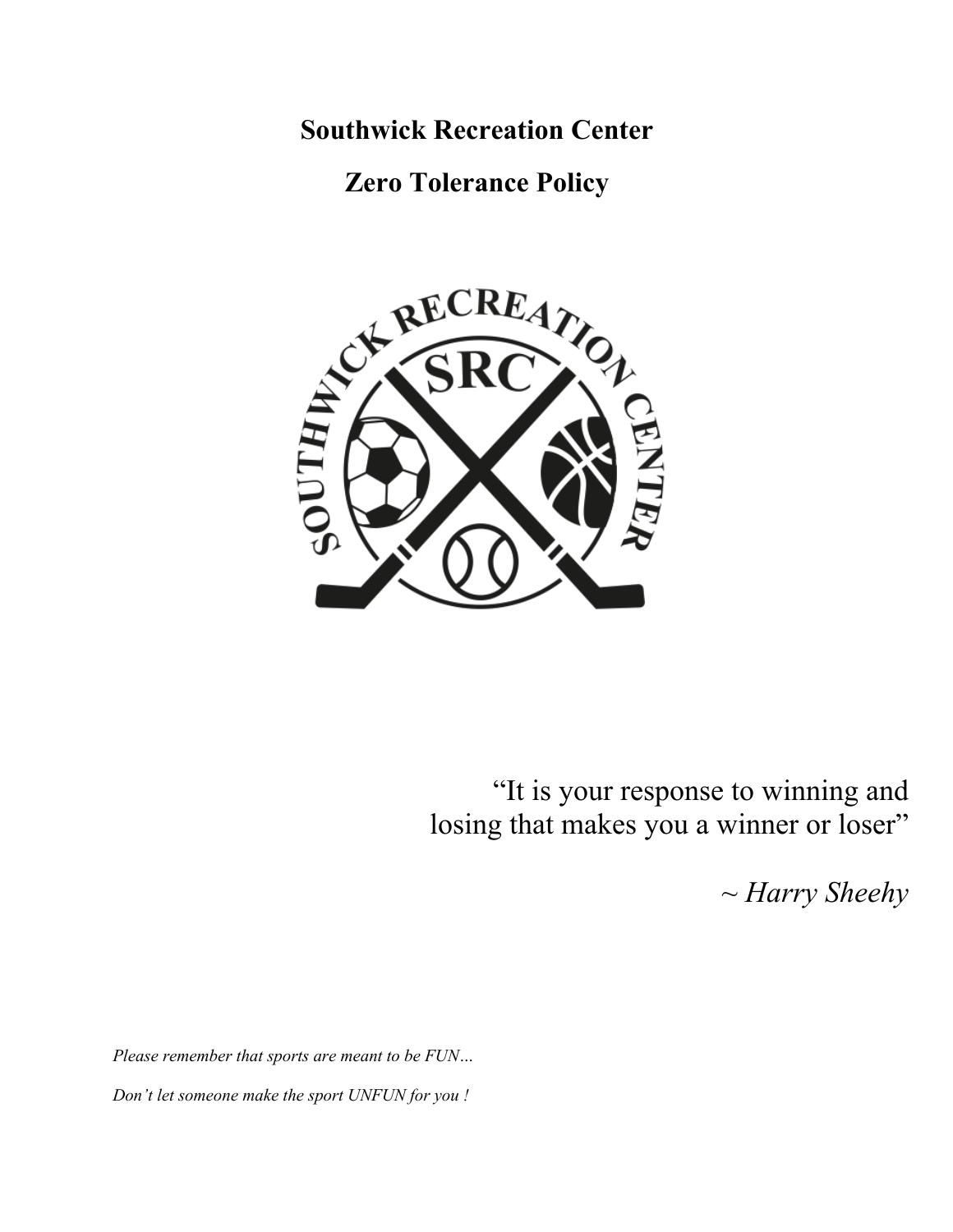# **Southwick Recreation Center's Zero Tolerance Policy**

The Southwick Recreation Center Board of Directors have agreed and accepted the following document that states there will be a "Zero Tolerance" for fans, participants and coaches for misbehavior at all sporting events. This includes but is not limited to the following:

- Booing & shouting out at officials
- Arguing any calls
- ! Expressing any negative behavior or comments
- ! Threats or obscene gestures to players, coaches or officials is also unacceptable

Cheering in a positive fashion, for both sides is highly encouraged. Ours is a recreational league with FUN as the primary emphasis. Many officials and coaches are volunteers and we should all appreciate their efforts, and support them, setting good example for the children.

Any spectator who does not behave appropriately, as stated in the Zero Tolerance Policy, will be asked to leave the sporting event according to the following steps:

- ! Officials/SRC Board of Directors Member/Committee Member of that sport will identify violators to the coach, or vice versa.
- ! Officials/SRC Board of Directors Member/Committee Member of that sport will confer with both coaches, one of whom will then approach the spectator and may give a warning, or ask them to leave. If the spectator is not recognized by either coach, the home coach will speak to him/her.

If the decision is made for the spectator to leave, play will not resume until he/she has left the facility/fields. If he/she refuses to leave, his/her team will forfeit, and the game will be over.

All violations must be reported to the Committee Chairman of that sport and all reports violations of the policy will be investigated and subject to disciplinary action in accordance with the "Zero Tolerance Policy", that could include, but not limited to the following:

- ! Verbal warning by an official, head coach or Board of Director Member/Committee Member of that sport.
- ! Parental game suspension with a written documentation of incident kept on file by the Committee of that sport.
- Game forfeit initiated by the official or coach
- Parental season suspension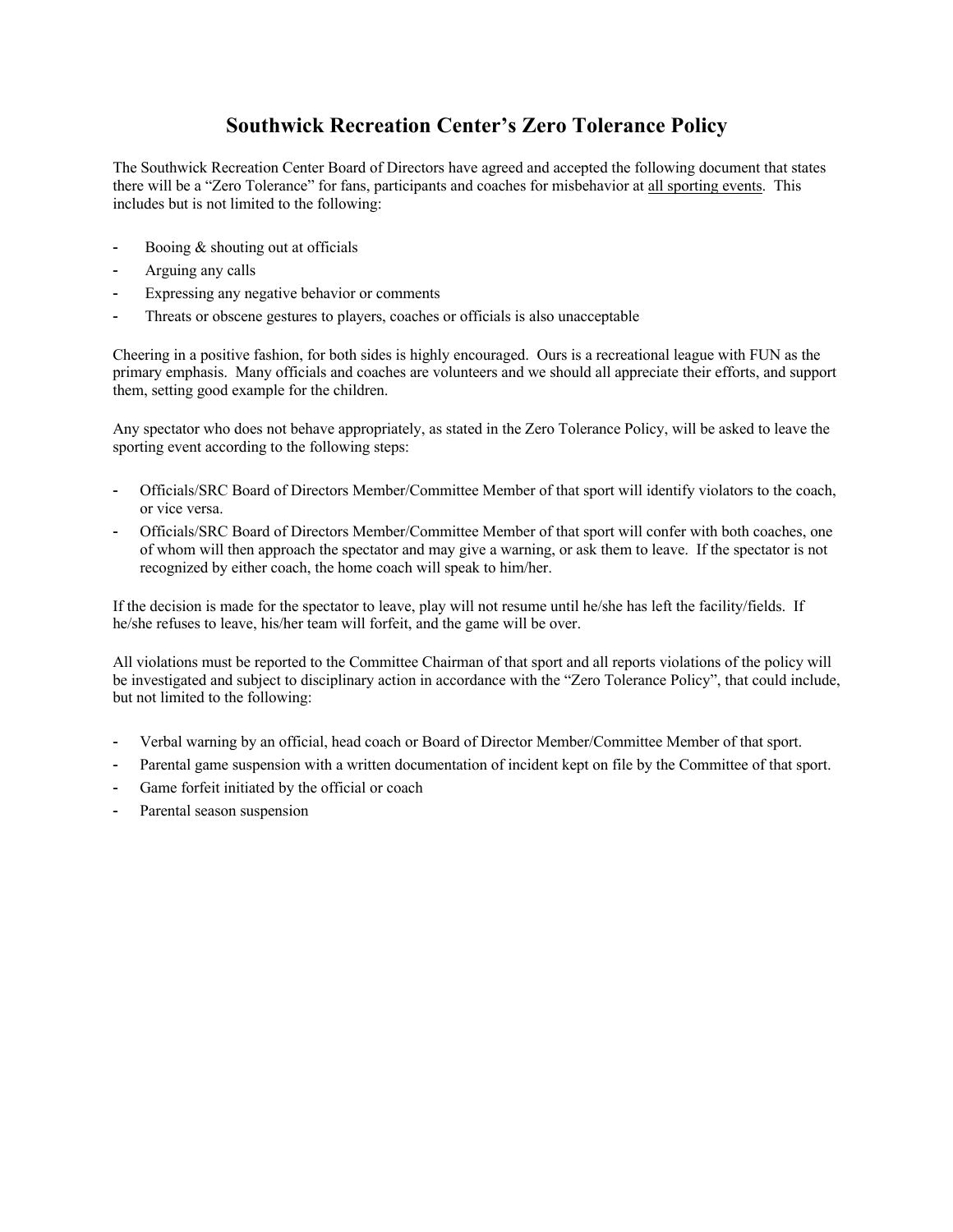## **Procedure for Administration of the Zero Tolerance Policy**

The Southwick Recreation Center has adopted a policy for Zero Tolerance of unsportsmanlike conduct in its sports programs. The Board of Directors along with the Sport Committee members & Coaches have the responsibility to adhere to and enforce this policy. All of the above mentioned must read the following guidelines. It is the responsibility of the Chairman of their sport to administer the rules and regulations of this policy in accordance to the procedures outlined below:

#### **OFFICIAL:**

- ! It is also the responsibility of the official to inform all of the coaches of the infraction. It will be the responsibility of the coaches to inform the involved party of the infraction and the minimum penalty that is being instituted (If a coach is the offender they need not to be informed a second time).
- ! When, in the opinion of the official, rules stated in this policy are violated, the official shall notify the Chairman of that sport of the nature of the infraction(s) within 24 hours of the incident.
- ! Any participant suspended from a game is to immediately leave the field/building of play or any area where the participant's presence might in any way disrupt the remainder of the activity.

#### **COACHES:**

- ! It is the responsibility of the coaches of a contest to notify the Chairman of that sport as well as the Supervisor of Officials, in writing, of all infractions of the Code of Ethics within 24 hours of the infraction. This includes, but is not limited to, infractions brought to the attention of the coaches by the game official or umpire.
- ! Any participant suspended from a game is to immediately leave the field of play or any area where the participant's presence might in any way disrupt the remainder of the activity.

#### **CHAIRMAN OF A SPORT COMMITTEE:**

! The Chairman of that sport is responsible to submit all reports of any incident involving the violation of the Code of Ethics to his/her Committee within 48 hours of the incident. This is not limited to violations reported by officials.

#### **THE SPORT COMMITTEE:**

- ! A Committee of that sport will investigate all reported violations of the "Code of Conduct".
- ! Review all reports, interview necessary parties, schedule necessary meetings, assess penalties and refer to the Southwick Recreation Center's Board of Directors when appropriate.
- ! The time frames stated will be strictly adhered to. The participant involved will remain suspended from team activities until the incident has been reviewed and a decision rendered by the Committee of that sport. The Committee of that sport will not review any incident until it has received reports from officials, coaches, Supervisor of Officials and Chairman of that sport.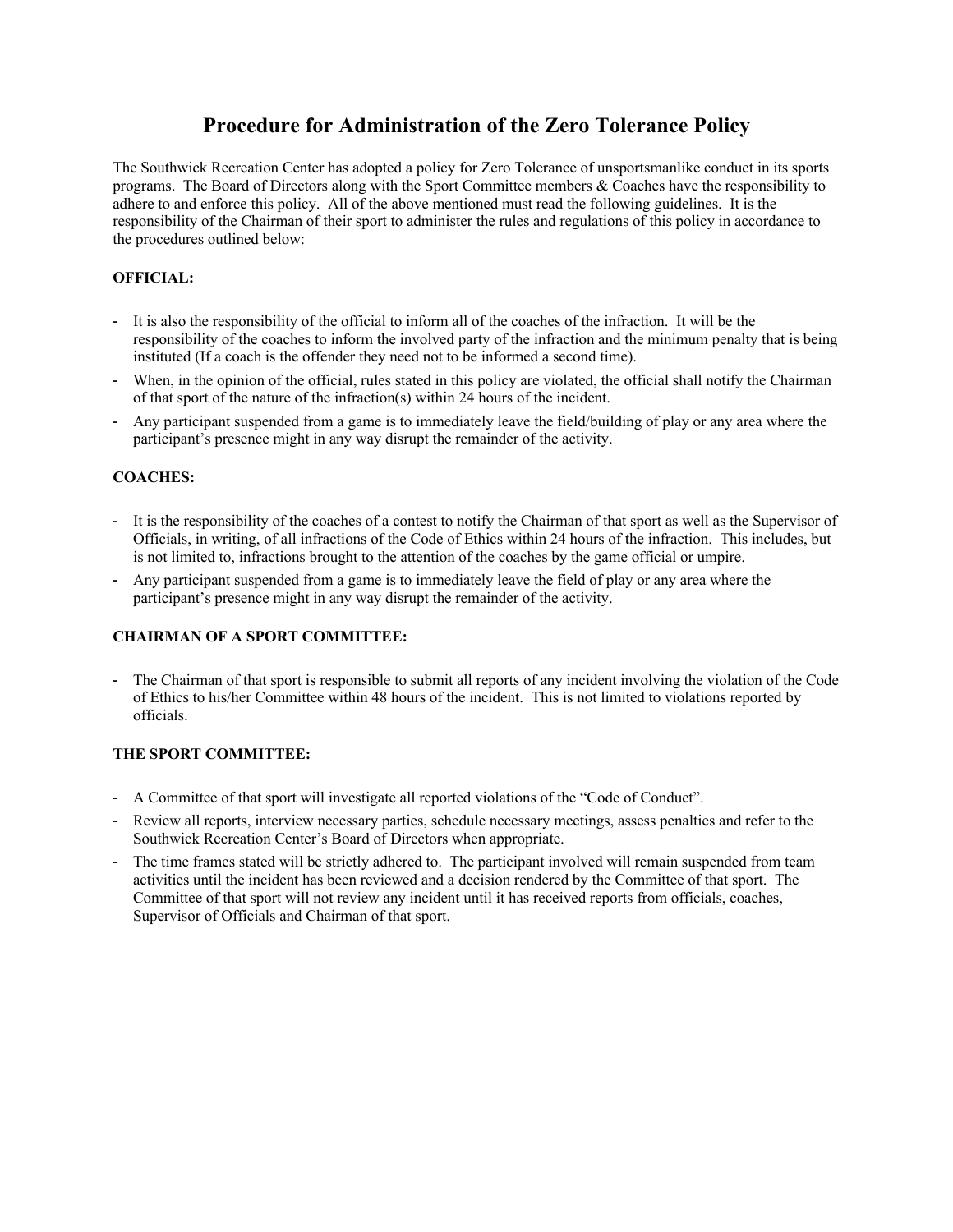## **Code of Conduct: Penalties:**

01. **NO PARTICIPANT SHALL:** At any time lay a hand upon, above, strike or threaten an official, coach, player or spectator. Officials are required to suspend any player who violates this rule immediately from play and report players to the Committee of that sport. Such players shall remain suspended for the maximum period or until reinstated by the Committee of that sport.

- MINIMUM PENALTY: Suspension from (2) league games, placed on probation for the remainder of the season.
- MAXIMUM PENALTY: Suspension from all recreational activities for one year and placed on probation for the following year.

02. **NO PARTICIPANT SHALL:** Refuse to abide by an official's decision. Officials are required to suspend any player who violates this rule immediately from play and report players to the Committee of that sport. Such players shall remain suspended for the maximum period or until reinstated by the Committee of that sport.

- MINIMUM PENALTY: Placed on probation for the remainder of the season.
- MAXIMUM PENALTY: Suspension from all recreational activities for one year and placed on probation for the following year.

03. **NO PARTICIPANT SHALL:** Use obscene gestures or objectionable demonstrations of dissent concerning an official's decision. The degree of the infraction of this principle of good sportsmanship shall, in the official's judgement, draw the following:

- MINIMUM PENALTY: Immediate removal from the game.
- MAXIMUM PENALTY: Suspension from all recreational activities for one year and placed on probation for the following year.

04. **NO PARTICIPANT SHALL:** Discuss with an official in any manner the decision reached by an official. The coach shall be exempt from this rule. The degree of the infraction of this principle of good sportsmanship shall, in the official's judgement, draw the following:

- MINIMUM PENALTY: Warning by the official.
- MAXIMUM PENALTY: Removal from the game.

05. **NO PARTICIPANT SHALL:** Use unnecessary roughness in the play of a game against an opposing player. Officials are required to suspend a player who violates this rule immediately from further play and report such players to the Committee of that sport. Such player shall remain suspended for the maximum period or until reinstated by the Committee of that sport.

- MINIMUM PENALTY: Placed on probation for the remainder of the season.
- MAXIMUM PENALTY: Suspension from all recreational activities for one year and placed on probation for the following year.

06. **NO PARTICIPANT SHALL:** Fight, physically attack as an aggressor upon any player, coach, official, or spectator. Officials are required to suspend any player who violates this rule immediately from play and report players to the Committee of that sport. Such players shall remain suspended for the maximum period or until reinstated by the Committee of that sport.

- MINIMUM PENALTY: Suspension from (2) league games, placed on probation for the remainder of the season.
- MAXIMUM PENALTY: Suspension from all recreational activities for one year and placed on probation for the following year.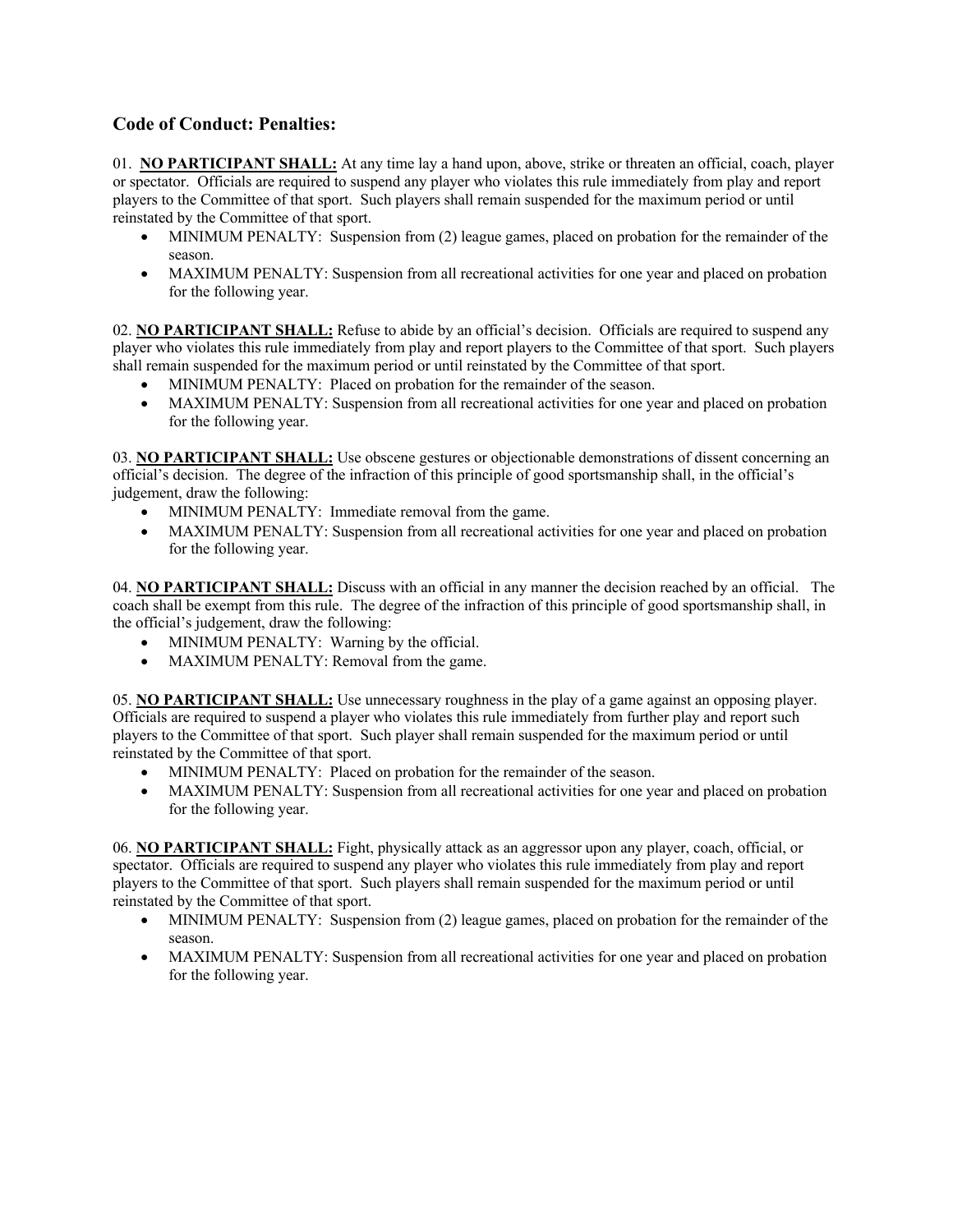07. **NO PARTICIPANT SHALL:** Use abusive language or verbally attack another player, coach, official, or spectator. Officials are required to suspend any player who violates this rule immediately from play and report players to the Committee of that sport. Such players shall remain suspended for the maximum period or until reinstated by the Committee of that sport.

- MINIMUM PENALTY: Immediate removal from the game.
- MAXIMUM PENALTY: Suspension from all recreational activities for one year and placed on probation for the following year.

08. **NO PARTICIPANT SHALL:** Appear on the court or field of play under the influence of alcohol or drugs.

- MINIMUM PENALTY: Suspension from (2) league games, placed on probation for the remainder of the season.
- MAXIMUM PENALTY: Suspension from all recreational activities for one year and placed on probation for the following year.

09. **NO PARTICIPANT SHALL:** Smoke while in any facility used for the Southwick Recreation Center programs or coming off or going on the field of play, or while in the field of play.

- MINIMUM PENALTY: Warning by the official.
- MAXIMUM PENALTY: Removal from the game.

10. **NO PARTICIPANT SHALL:** Be cited in violation of the policy regarding alcohol/drugs on Southwick Recreation Center's property and facilities.

- MINIMUM PENALTY: Suspension from one (1) league game, placed on probation for the remainder of the season.
- MAXIMUM PENALTY: Suspension from all recreational activities for one year and placed on probation for the following year.

11. **NO PARTICIPANT SHALL:** Be in violation of any three (3) of the above conduct rules. Three(3) violations in any class, sporting or non-sporting event sponsored or co-sponsored by the Southwick Recreation Center will result in the following:

- MINIMUM PENALTY: Suspension from any Southwick Recreation Center sponsored/co-sponsored events or activities for one(1) full year and two(2) years probation.
- MAXIMUM PENALTY: Suspension from any Southwick Recreation Center sponsored/co-sponsored events or activities for an indefinite period of time.
- PROBATION: Any participant who violates any of the above conduct rules while on probation shall be subject to suspension for one(1) to five(5) years.

12. **NO PARTICIPANT SHALL:** Destroy any Southwick Recreation Center property in a malicious manner or with intent.

- MINIMUM PENALTY: Pay for damages to property
- MAXIMUM PENALTY: Pay for damages to property and ban from all SRC activities.